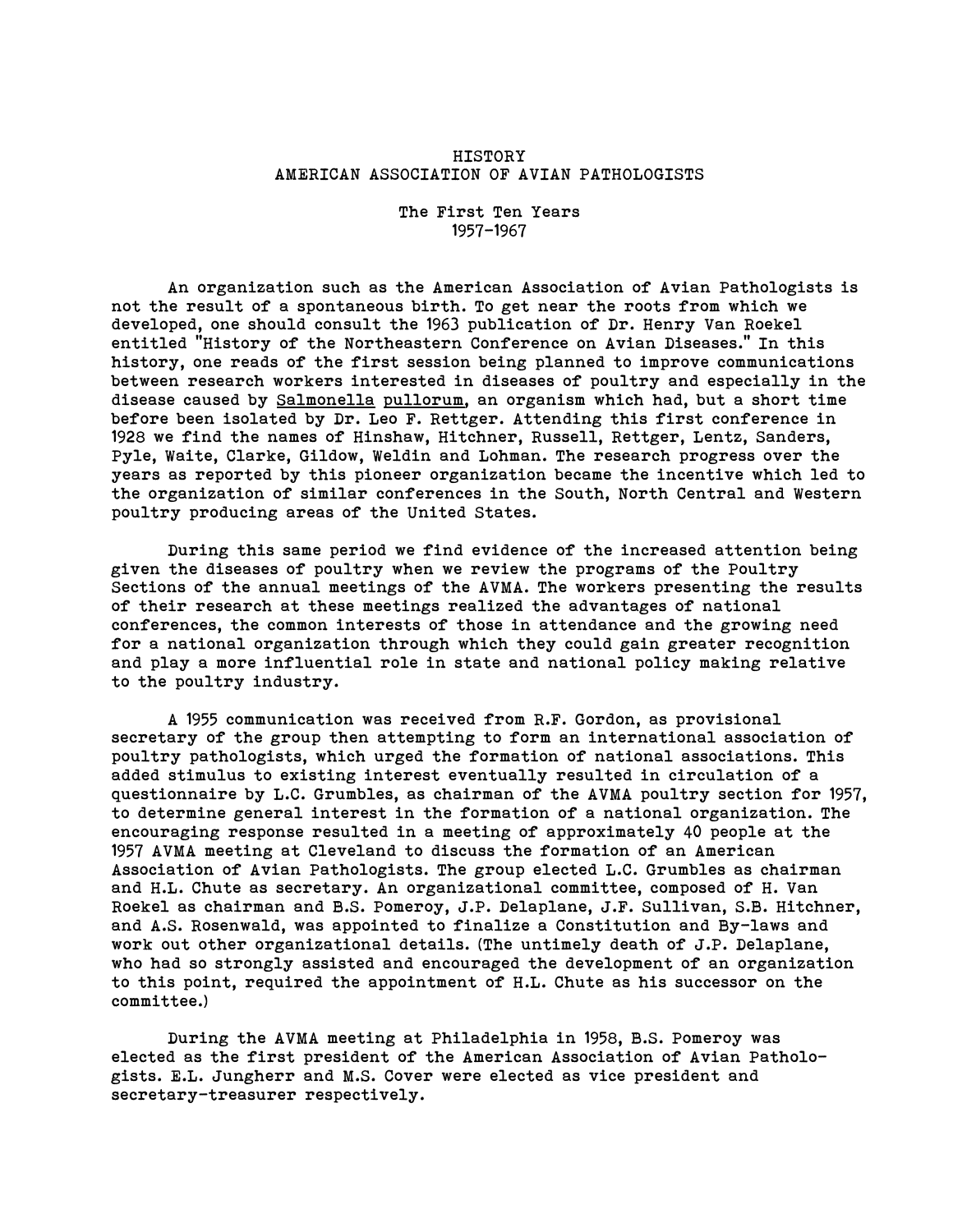A motion was passed to adopt the constitution as presented. The association was to be incorporated as a non-profit organization with the following objectives:

- 1. To provide an organization for the promotion of mutual interest of those persons engaged in the field of avian diseases.
- 2. To stimulate scientific progress in avian pathology.
- 3. To encourage adequate training in poultry diseases and management in schools of veterinary medicine.
- 4. To encourage graduate and other forms of advanced training in avian diseases.
- 5. To encourage publication of a scientific journal on avian diseases.

Three types of membership were defined — charter members, members, and associate members. A procedure for handling applications for membership was agreed upon. There was apparent unanimity favoring the adoption of the journal Avian Diseases as the official publication of the association and the early assumption of the responsibility as publisher. Membership fees were set at five dollars for the year 1958-1959. Later, the annual dues were set at eight dollars two dollars membership fee and six dollars for Avian Diseases.

The minutes of the 1958 Philadelphia meeting indicated a paid-up membership-of seventy, a bank balance of \$350 and no expenses.

During the year 1958-59, a questionnaire concerning possible changes in the constitution and by-laws had been sent to the members. Following discussions of the questions, it was decided by voice vote during the 1959 meeting in Kansas City that:

- 1. The AAAP should be only remotely associated with the AVMA.
- 2. The present name of the association should be retained.
- 3. Membership requirements as set forth in the present Constitution should be retained.
- 4. The present Constitution should be retained with such minor changes as are found necessary to expedite the activity of the group.
- 5. Permission be given to the secretary to do all that was necessary to incorporate the group, under the laws of the State of Delaware.

The following board of directors was elected for terms as indicated:

1 year - Western District — A.S. Rosenwald 2 years — Eastern District — P.P. Levine 3 years — Southern District - A.I. Flowers 4 years — Central District — M.S. Hofstad

It was not until 1961 that the membership of the Board of Directors was increased by the election of two Directors-at-Largex.

\_\_\_\_\_\_\_\_\_\_\_\_\_\_\_\_\_\_\_\_\_\_\_\_\_\_\_\_\_\_\_\_\_\_

 $*$  For a complete list of officers and directors to date see appendix.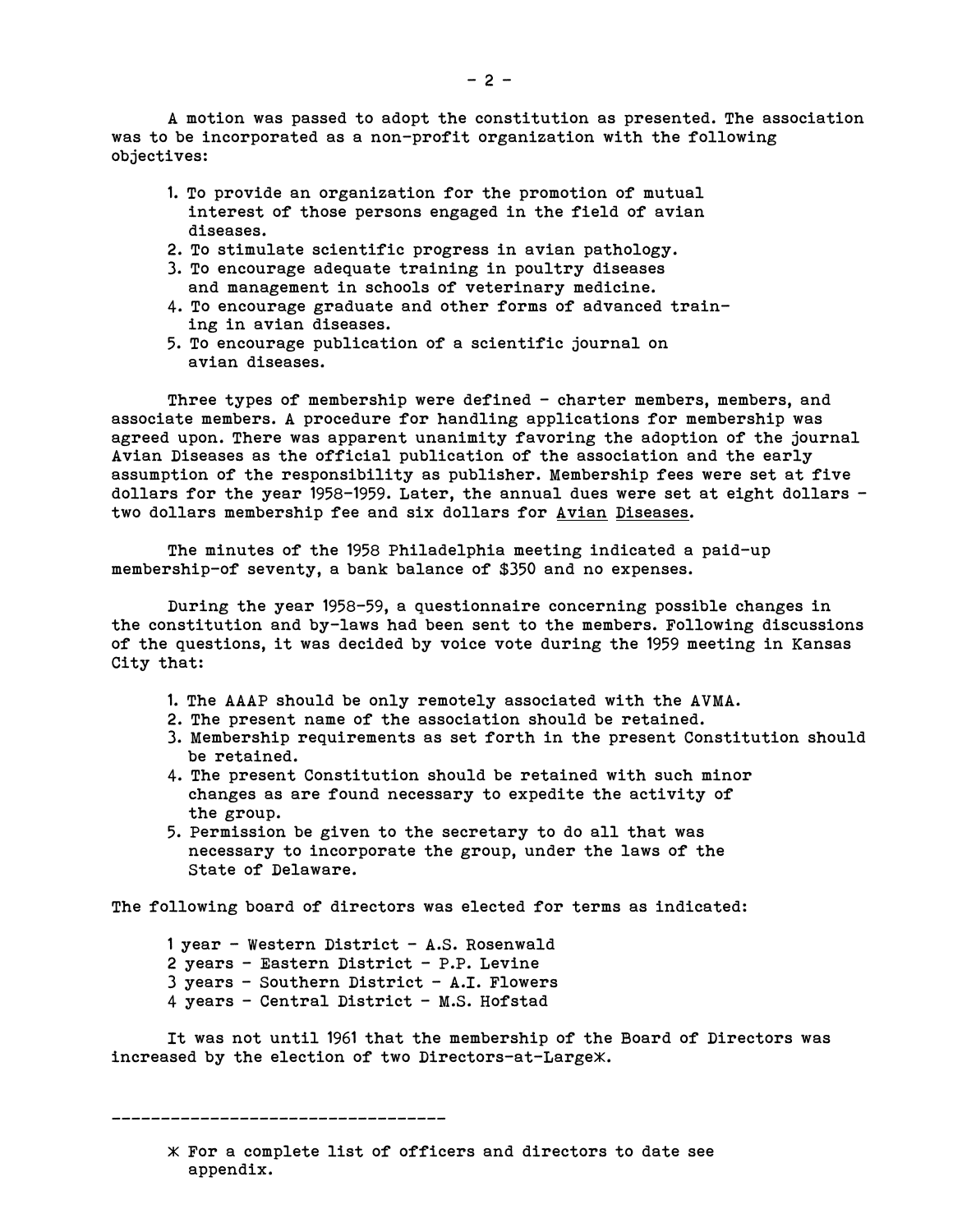The officers elected for the year 1959-60 were:

President — H. Van Roekel Vice President — S.B. Hitchner Secretary-Treasurer — M.S. Cover

#### COMMITTEE ACTIVITIES: FIELD OF EDUCATION

A committee appointed in 1959 and chaired by H.E. Adler was charged with conducting a survey of instruction in veterinary subjects important to poultry practice, the survey to include details as to the adequacy and breadth of both course work and applied teaching: that such disciplines as nutrition, physiology, anatomy, pharmacology, microbiology, gross and microscopic pathology, epizootiology, and public health be considered. The survey included teaching in veterinary colleges and post-graduate or refresher courses offered by the colleges or departments of veterinary medicine and agricultural extension services.

The results of this survey were presented in two parts. One dealt with instruction given in veterinary schools by H.E. Adler and the second with instruction given in land-grant colleges by H.I. Chute.

A committee (C.I. Angstrom, L.C. Raggi, W. Henderson, and A.L. Kleckner) was requested to devise ways and means of encouraging the preparation of regional and national mortality and morbidity reports based on specific diagnoses from veterinary laboratories. The committee's efforts have borne some fruit as evidenced by the regional reports of diagnoses published in Avian Diseases starting in 1963.

## COMMITTEE ON INDUSTRIAL LIAISON

Under the guidance of E.L. Jungherr, this committee studied the methods by which we could improve communications between the AAAP and allied associations and federations having major interests in poultry production, feeding and biologics. The initial phase was concerned with the need for making existing diagnostic facilities more serviceable to industry. Respondents in the New Jersey, Delaware area complained of too few laboratories, delayed replies, unfounded reflections, and limited staffs. Laboratory diagnosticians were thought to have a lack of current field experience. There appeared to be a need for more recommendations on management.

From the Rocky Mountain area, the report indicated quite general satisfaction with the service rendered although emergency and weekend service was needed. It was felt that at least a tentative diagnosis should be made within 24 hours. Reports from California and the Midwest emphasized the great need for improvement in communications. Little on how this could be accomplished was suggested.

During the year 1960-61, the committee concentrated its efforts on means of improving diagnostic service. Short courses or refresher courses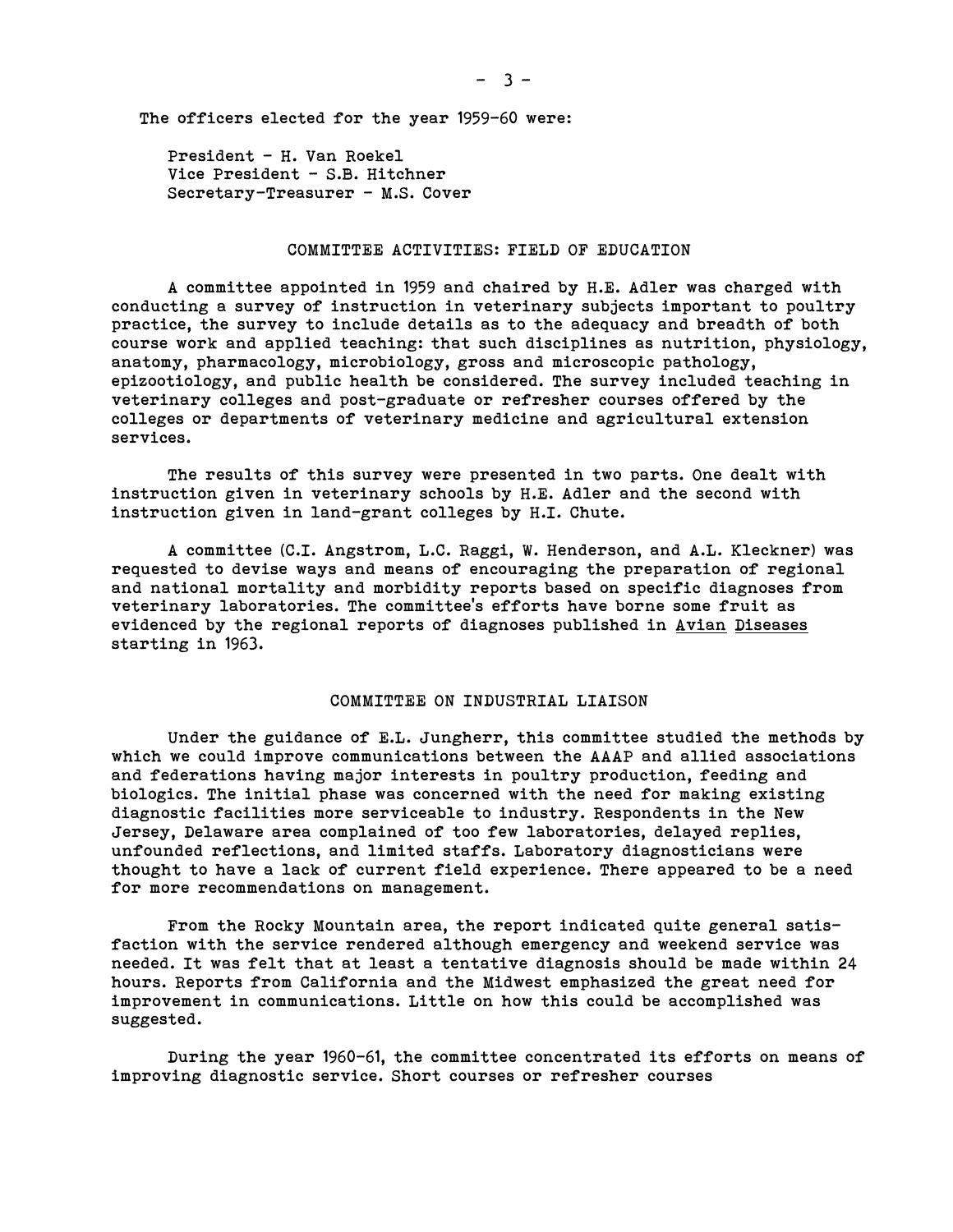that were conducted tended to be "closed" or "too professional" with a paucity of applicable information. Often, those most in need were not reached by these courses.

Preparation of an authoritative diagnostic guide book was suggested as a worthwhile project for AAAP. It was recommended to include:

- 1. List of diagnostic laboratories.
- 2. Means for getting tentative diagnoses out within 24 hours with emergency recommendations -- to be followed by final diagnoses.
- 3. Recommendations of therapy based on regulations and economic principles.
- 4. Plans for field investigations.

In 1962 a number of avian pathologists were contacted in an attempt to find contributors to the proposed handbook. During the several discussions that followed there appeared to be differences of opinion as to (1) who would be using the book —- laymen or diagnosticians, (2) detail with which each disease would be covered —- descriptions of clinical nature or necropsy findings or recommended diagnostic methods which might be adopted. In 1964 the absence of agreement on the scope of the project and a general failure to agree on the need led to the dissolution of the committee with the expression of thanks from the association members for their labors.

#### AVIAN DISEASES

The first number of Avian Diseases is dated May, 1957. The editor was P.P. Levine of the New York State Veterinary College, Cornell University, D.W. Bruner, H.L. Chute, R.F. Gentry, M.S. Cover, E.L. Jungherr and H. Van Roekel were the associate editors. The first three volumes (11 numbers) were published by the Cornell Veterinarian, Inc., Ithaca, New York. J.H. Whitlock and later G.E. Morse served as Business Managers. Our debt to the Cornell Veterinarian for mothering our journal should never be forgotten.

Undoubtedly many avian pathologists had considered the advantages of a journal devoted to the diseases of poultry. However, it is well known that P.P. Levine was dreaming, discussing, and planning such a publication during the late thirties and the early forties. That we all considered him to be the father of Avian Diseases seems to be evidenced by our unanimous choice of him as Editor. His earlier experience as editor of the Cornell Veterinarian showed itself in the excellence of the early issues.

From inside the front cover of Avian Diseases, Volume 1, number 1, we read, "In October 1956 when I (Dr. Levine) last spoke to Dr. Beaudette, he recalled that some years ago he and Dr. Hinshaw had seriously considered starting a journal of avian pathology. Then World War II intervened and the matter was dropped. Dr. Beaudette was enthusiastic about our plans to start Avian Diseases, agreed to serve on the editorial board and offered to assist in any way he could. His illness and untimely death came shortly afterward. It is fitting, then, that the first number of the new journal, Avian Diseases, be dedicated to his memory. It is also appropriate that Dr. Hinshaw, the partner in the projected journal years ago, should write the first and feature article on Dr. Beaudette's life and accomplishments."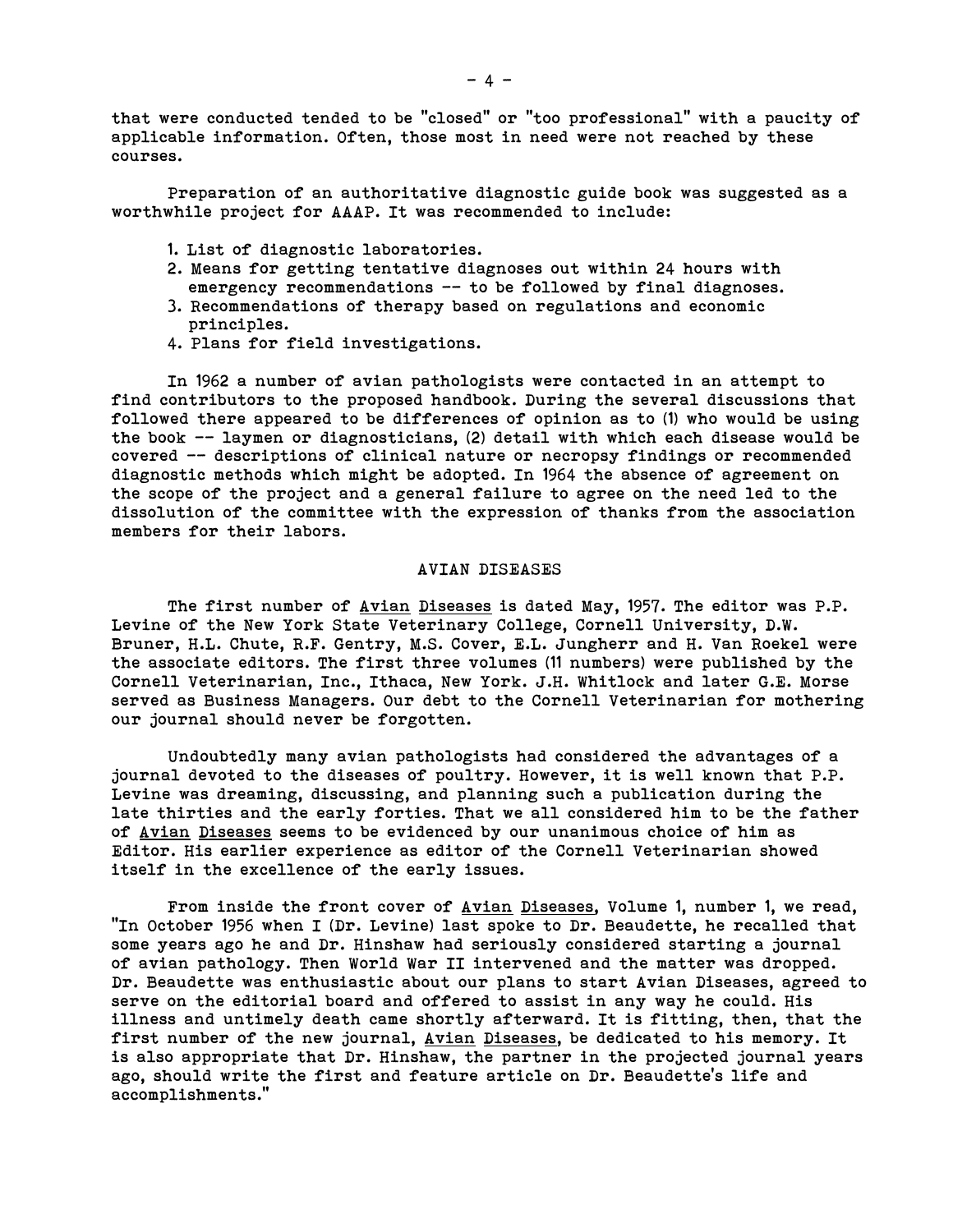In a resolution adopted by the AAAP membership meeting in 1959, the acquisition of Avian Diseases by the Association as rapidly as possible was recommended. P.P. Levine and his able wife, Mrs. Selma Levine, were requested to handle the business affairs of the Association in effecting this acquisition. This transfer, which occurred early in 1960, included \$9,000 cash surplus, a substantial stock of back numbers and a subscription list of over 1000.

P.P. Levine continued as editor through 1960 when he was succeeded by his assistant, A. S. ("Rosy") Rosenwald (Editor, 1961-67). L.C. Grumbles accepted the responsibilities of associate editor and in 1967 became editor. P.P. Levine was made Honorary Lifetime Editor.

The need for and success of Avian Diseases is indicated by the steady increase in subscriptions to the current approximate 1500, and by the fact that operations continue in the black.

Members of the editorial board were selected from each of our four geographical areas in the United States. R.F. Gordon of England was then added to the staff. As the work-load increased, additional pathologists agreed to serve.

#### MEMBERS OF THE EDITORIAL BOARD -- Past and Present

| H. Van Roekel         | 1960-1965 |
|-----------------------|-----------|
| R.F. Gentry           | 1960–     |
| <b>B.S. Pomeroy</b>   | 1960-1961 |
| M.S. Hofstad          | $1960 -$  |
| L.C. Grumbles         | $1960 -$  |
| A.L. Kleckner         | $1960 -$  |
| L.G. Raggi            | $1960 -$  |
| H.E. Adler            | $1960 -$  |
| R.F. Gordon           | 1960-1966 |
| J. Fabricant          | $1961 -$  |
| E.L. Jungherr         | 1961-1965 |
| S.B. Hitchner         | $1961 -$  |
| R.P. Hanson           | 1961–     |
| W.M. Reid             | $1961 -$  |
| W.B. Gross            | $1961 -$  |
| R.R. Chalquest        | $1961 -$  |
| A.C. Jerstad          | $1961 -$  |
| K. Schaaf             | $1961 -$  |
| <b>B.R. Burmester</b> | $1965 -$  |
| W. Henderson          | 1963–     |

In 1965-66 the increase in costs of publication and the increase in the number of pages printed, threatened the future status of our previously satisfactory annual budget. The business manager brought this to the attention of the board of directors and asked for remedial ideas. Subscription prices were increased from \$6.00 to \$9.00 domestic and from \$9.00 to \$11.00 foreign. Following considerable correspondence, it was agreed to adopt the plan for "sponsors" suggested and initiated by C.A. Bottorff. In the February 1966 issue of Avian Diseases, there were listed opposite page 1, the names of six companies, which, through their direct cash contributions, financed the publication of 19 papers in the volume of that year.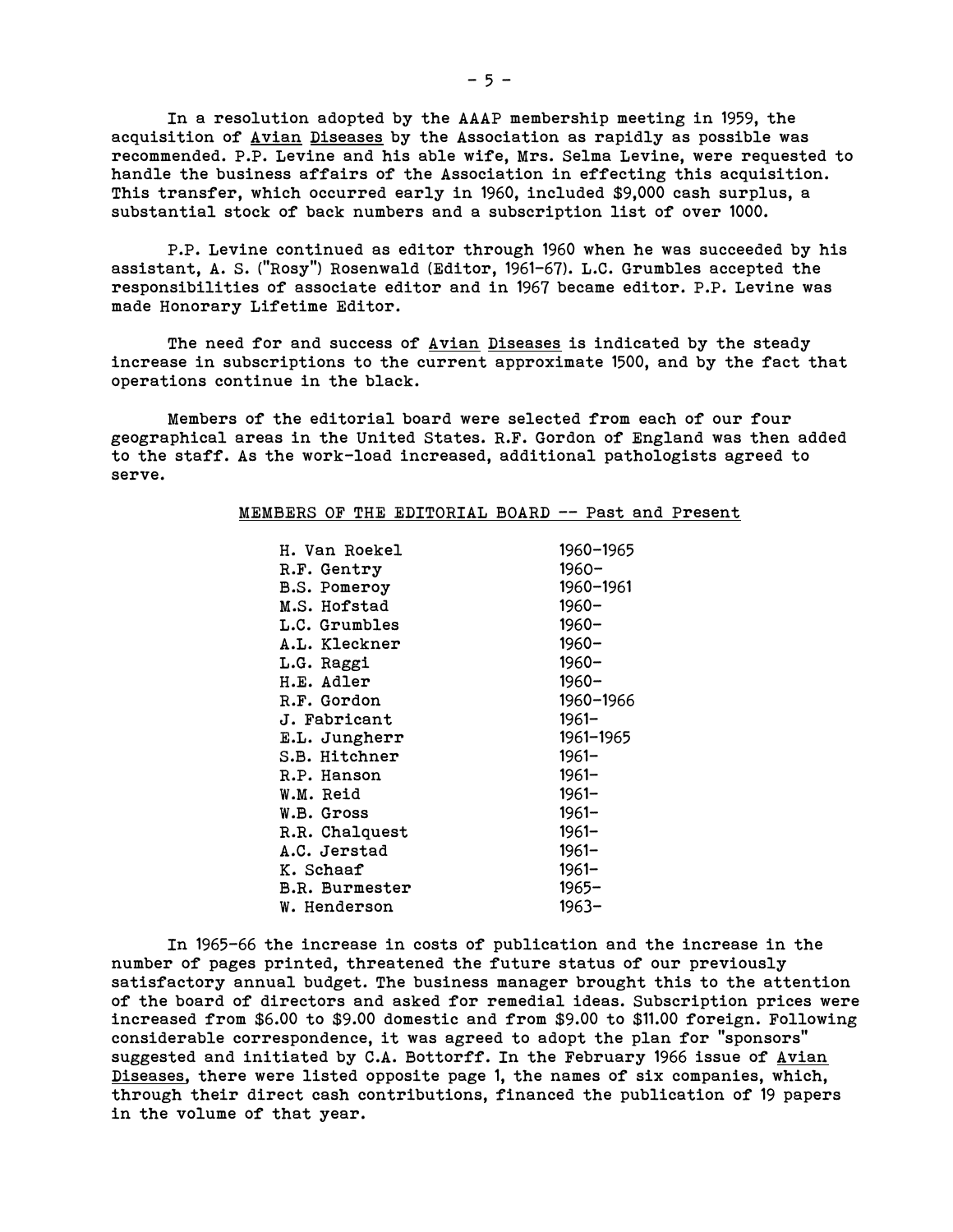Subsequently, additional companies' names were added to the list of contributors. These changes relieved the tight financial situation which faced our journal and has earned our sincere thanks.

Our growing stature was evidenced when a committee of AAAP members was asked to serve with the Conference of Veterinary Laboratory Diagnosticians and the Transmissible Diseases of Poultry Committee of the USLSA in the revision of Animal Disease Eradication Memorandum 512.2, Emergency Disease Investigations.

This was followed by a request that we investigate the feasibility and desirability of our association assuming the responsibility of preparing and publishing the 3rd edition of Methods for the Examination of Poultry Biologics, more popularly known as the Manual of Methods. The committee worked with the revitalized avian disease subcommittee of the Committee on Animal Health of NAS, NRC which is now (1967) revising the Manual.

A new challenge to the editorial skills of our members developed when the AAAP was given the responsibility of preparing the 6th edition of Biester and Schwarte's "Diseases of Poultry". Under the leadership of M.S. Hofstad and a capable committee, it is anticipated that the job will be well done by those most qualified to carry-on.

# RESEARCH PUBLICATIONS AWARD

In an effort to stimulate, recognize and reward excellence in manuscripts accepted for publication by Avian Diseases, P.P. Levine proposed that the AAAP consider making a yearly award to the author of the most outstanding research paper appearing in each volume. In New York, July 29, 1963, a Board recommendation was passed by the AAAP members, "That a sum of \$100 may be annually awarded for an Avian Diseases research paper. The award to be made on a basis, among others, of the following criteria: originality, excellence of experimental design, and significance of results with respect to future developments in the field of avian diseases. That the president appoint a committee to determine the method of selecting the award winner, and to report back to the Board of Directors in time to allow making the award at the 1964 meeting."

In 1964, we had the pleasure of seeing the first AAAP Research Publication Award presented by President Chute to W.F. Hughes, the senior author of "The Development of a Chicken Flock Apparently Free of Leukosis Virus". Financial support for the award of \$100 from Vineland Poultry Laboratories and from DeKalb Agricultural Association. Inc., was gratefully acknowledged.

The following year, 1965, award honors went to H.W. Yoder, senior author of "Characterization of Avian Mycoplasma". The sponsors for this award were Vineland Laboratories and the AAAP. In 1966, B.W. Calnek was the recipient of the award sponsored by the AAAP for his paper titled "Studies on the RIF Test for the Detection of an Avian Leukosis Virus".

### AAAP SYMPOSIA

A symposium on "Newcastle disease virus as an evolving pathogen" was held in Madison, Wisconsin, in July 1963. The idea for such a symposium was conceived by R.P. Hanson. The AAAP assisted with a financial contribution, participated in the planning and co-sponsored the endeavor through the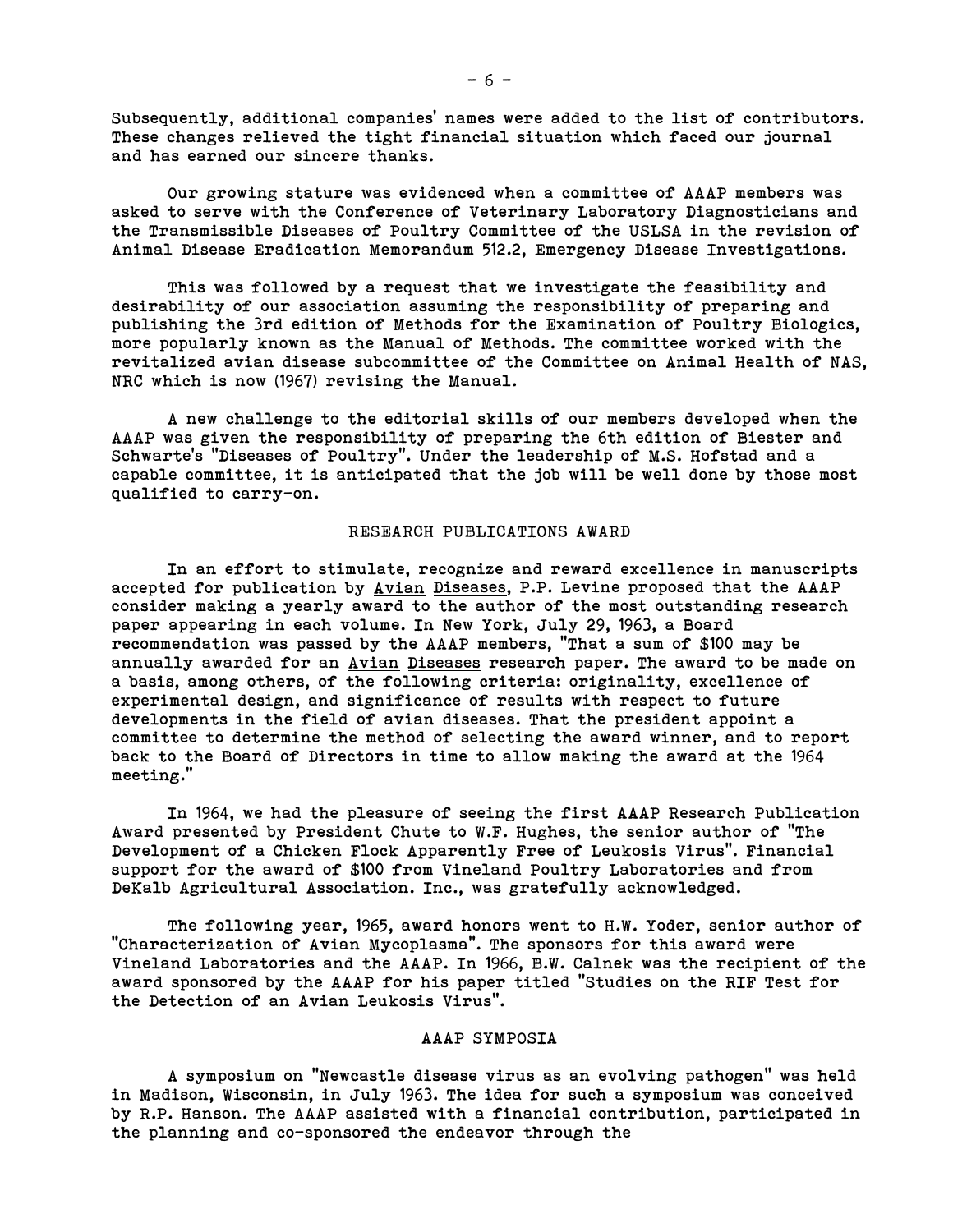efforts of a committee made up of R.A. Bankowski, M.S. Hofstad, H. Van Roekel, and S.B. Hitchner.

In an attempt to up-date interested veterinarians on timely, specific disease problems, there have been presented by the AAAP during the annual meetings of the AVMA since 1963, a series of symposia. Chosen for discussion were coccidiosis, salmonellosis, leukosis and mycoplasmosis in successive years. These symposia under MAP leadership have attracted large audiences and have enhanced the benefits of the AVMA meetings for our membership.

## ACTIVITIES ON A FEDERAL LEVEL

President H. Van Roekel, in 1959, appointed a committee to study the impact of the Poultry Inspection Act. A report was presented by H.E. Adler during our 1960 meeting.

To prepare for their 1961 report, the committee reviewed current and recently completed state and federal research projects as to their direct or indirect relationship to poultry condemnations. They recommended (1) research projects to evaluate husbandry practices and vaccination and therapy regimes in the light of all criteria of freedom from gross tissue lesions, (2) increased research on the CRD complex and leukosis complex, (3) promotion of greater cooperation and coordination in research.

J.M. Dixon, the 1962 committee chairman, reported survey results indicating industry complacency to the 28 million dollar annual loss due to condemnations. Coordinated regional research on condemnations, wholesomeness, inspector fatigue and disease eradication were recommended.

In 1962 an AAAP resolution requesting that federal fowl leukosis research be transferred to the Animal Disease and Parasites Research Division of ARS was not followed by action. Another request that the poultry disease control portions of NPIP and NTIP be placed under the jurisdiction of the Animal Disease Eradication Division of the ARS resulted in no action.

A committee chaired by J.E. Williams was directed to study the feasibility of a national pullorum disease eradication program. An excellent report was presented in 1960 in which we note that industry wished to keep pullorum disease control on a voluntary basis. The previous year 63.8 percent of U.S. hatcheries were cooperating under the NPIP. They represented 75.8 percent of the hatchery capacity.

Several members of this Committee were assigned to a special committee appointed by the Diagnostic Service, ARS, USDA, to discuss and advise relative to a "Standard Procedure for the Isolation of Salmonella Organisms from Animal Feeds and Meat By-Products Including Poultry Carcasses". Copies of this procedure may be obtained from E.M. Ellis, Diagnostic Services, National Animal Disease Laboratory, Box 70, Ames, Iowa.

The following recommendations have been repeated in several annual reports:

1. There be 100 percent participation of all chicken and turkey breeding flocks and hatcheries under an official pullorum-typhoid control program.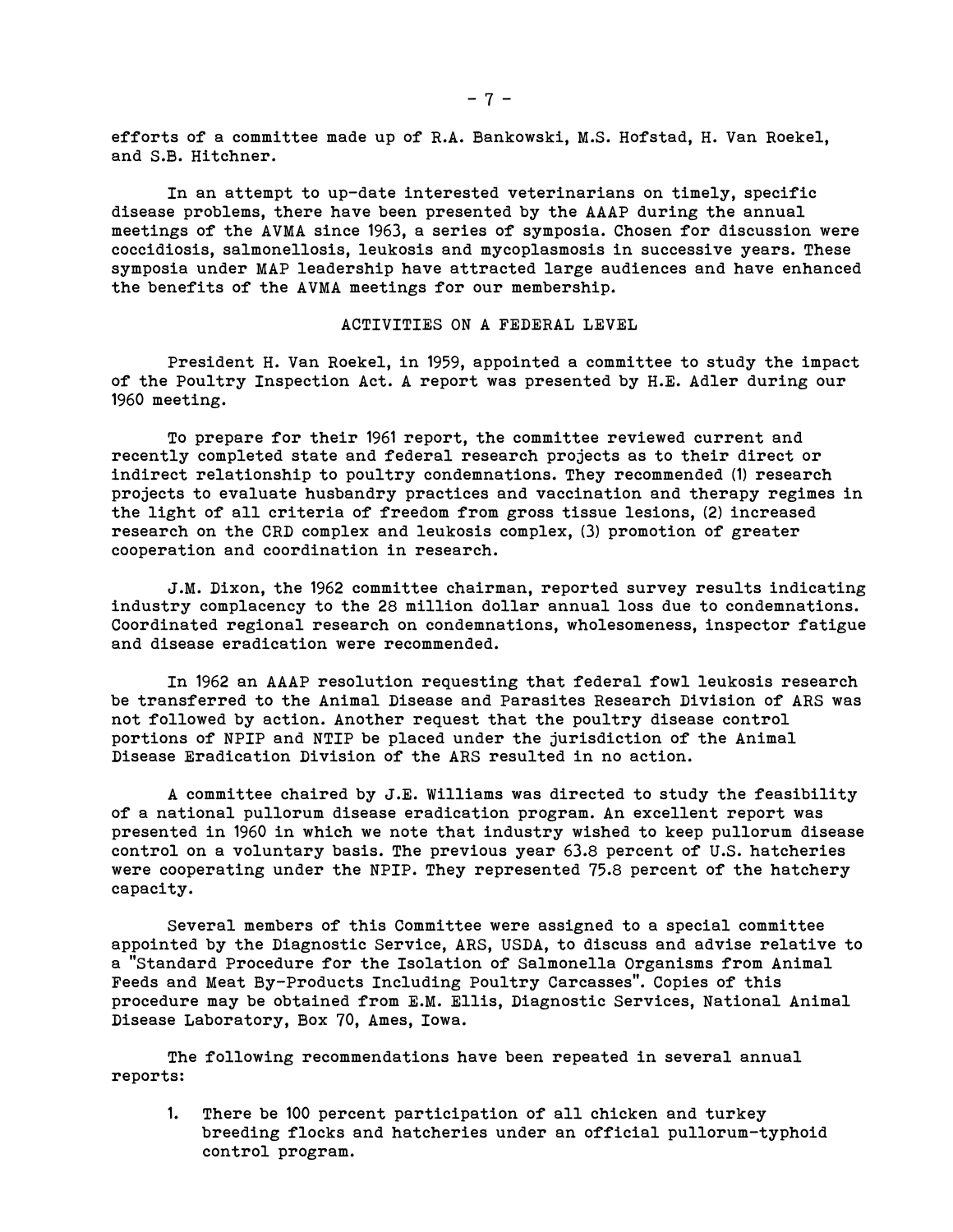- 2. Pullorum disease and fowl typhoid be made reportable diseases.
- 3. Infected flocks be quarantined and the marketing of such flocks be under supervision of the disease control agency.
- 4. A federal regulation be adopted to control the interstate movement of poultry from the standpoint of pullorum disease and fowl typhoid.
- 5. Poultry consigned to public exhibition should originate from a flock under an official pullorum-typhoid control program.

The committees recommended continuing efforts in counseling, educating and advising industrial, disease research, control and eradication groups-local, state, regional and national. The Committee further recommended that a greater effort be made by this organization to encourage state livestock disease control agencies to develop programs for the eradication of pullorum disease and fowl typhoid.

During the year, 1963-1964, the Committee attempted to stimulate further interest in pullorum-typhoid eradication. In several regions of this country, progress in eradication of these two Salmonella infections is encouraging. On the west coast, California, Washington, and Oregon have adopted and implemented programs making salmonellosis reportable and tightening control measures designed to eliminate the sources of infection. Washington has a regulation which prohibits the sale of pullorum-infected poultry. Oregon is hopeful of adopting more effective regulations for the eradication of pullorum disease. This group of three states could well consider an area eradication program that would lead to a pullorum-typhoid-clean area.

In the Midwest, a cluster of states (Iowa, Minnesota, South Dakota, and Wisconsin) have developed plans for area eradication for these two diseases. Certain states have advanced further than others in setting up adequate regulations and competent personnel to expedite eradication. The active AAAP leadership and good regulatory agency and industry relationships have been responsible for the achievements made. Minnesota has subscribed to an all-out effort to eliminate pullorum disease. Among 12 states in the North Central Region, all but one are investigating all pullorum outbreaks, but only two are imposing a quarantine on infected flocks.

In the area represented by the Northeastern Conference on Avian Diseases, the incidence of pullorum diseases and fowl typhoid is gradually being reduced. Eight states have reported no pullorum infection detected in tested flocks, and four states reported no pullorum detected among diagnostic cases. It is encouraging that the infection detected in tested flocks has been eliminated in various ways; whereas, with the infection detected among the regular diagnostic cases, the follow-up and eradication was not as complete. It should also be emphasized that it is essential to identify and eliminate the source of the infection.

During the past year, the New England states and one or two adjoining states have been in the process of developing an area eradication program for pullorum disease and fowl typhoid. It is hopeful that the relationship which exists between the livestock disease regulatory officials and industry members will lead to the successful adoption and implementation of an area eradication program.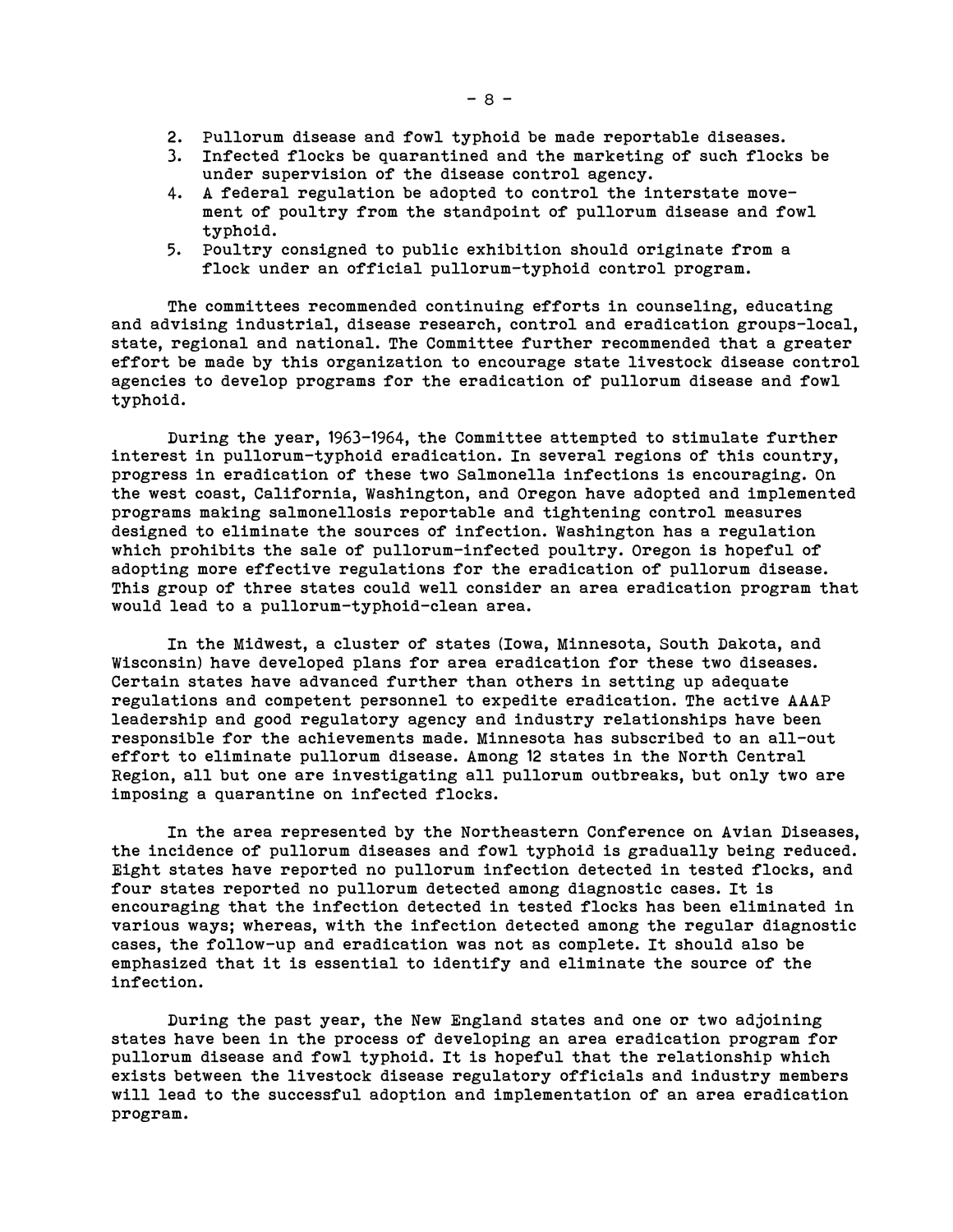In the South and Southwest, pullorum eradication is also progressing. Whether the approach of area eradication in the South is timely and feasible may be questioned. However, during recent years, the pullorum-typhoid situation has improved even in a rapidly expanding industry,

### POSTDOCTORAL TRAINING IN AVIAN MEDICINE

After a year of careful study the committee presented a comprehensive report July 29, 1963, in which they noted " ... an urgent need for a training program at the postdoctoral level whereby veterinarians who wish to increase their competence and experience in the area of poultry practice may, through formal and special training, develop a professional career and render a service to the poultry industry."

"The committee further recognizes that unless the veterinary profession raises its standards of excellence and competence in concert with the highly efficient poultry industry and develops a sufficient number of specialists to direct and supervise the poultry health programs, there will be no significant reason to include poultry in the area of animal health and economy of the veterinary profession."

"The committee recognizes that even under the optimum curricula existing in schools of veterinary medicine it is neither possible, nor is it feasible or desirable to provide an adequate training in poultry practice. The degree of training and specialized knowledge required of the poultry practitioner today can only be acquired through specialized study of the problems of the poultry industry. This is becoming increasingly true in other so-called specialized areas of veterinary practice."

It was recommended that such training programs be initiated where formal teaching staff and adequate supervision were available. The AAAF was to sponsor and direct the programs which would be included with the other veterinary specialties of the AVMA. Chairman A.L. Kleckner and his committee recommended that a Specialty Board Organizing Committee be appointed to implement the plan. President H.L. Chute appointed M.S. Hofstad chairman and J.O. Alberts, W.F. Hughes, J.L. Rountree, and J.T. Tumlin to this committee.

M.S. Hofstad's committee reports in 1964 and 1965 brought to light a number of difficulties — the relationship of the future American Board of Avian Medicine to the AAAP; the possible conversion of the AAAP to the American Board of Avian Medicine; the need for the new specialty board to dissociate itself from the AAAP to gain AVMA recognition. Our membership was not ready to take such drastic actions and agreed with the committee's recommendation that consideration of a Specialty board in Avian Medicine be delayed.

The President was authorized to appoint a committee to investigate a continuing education program in avian diseases. Specialized education and training are most essential if the poultry industry is to receive the competent employees that are so badly needed. This training must be designed and made available to all levels of employees — from the serviceman in the field to the avian pathologist in charge. The committee, chaired by J.T. Tumlin, is developing a suggested curriculum for post-graduate clinical training and such training is being offered at the University of Georgia.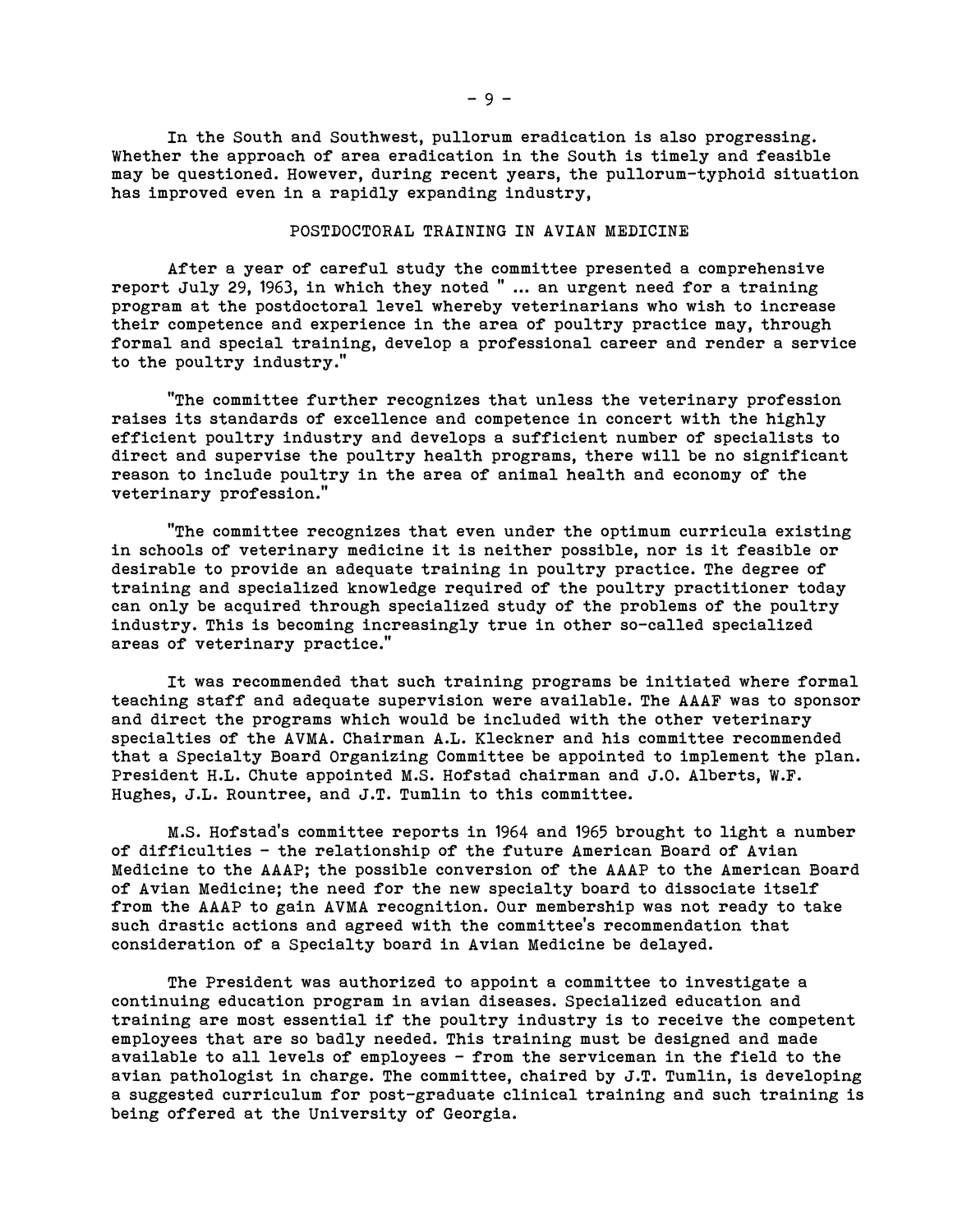#### LEUKOSIS COMMITTEE

In 1960, the Leukosis Committee (W.F. Hughes, C. Olson, R.F. Gentry) was formed and asked to conduct a survey of leukosis research and suggest means by which the AAAP might give assistance. Since that time, the enlarged committee has been quite active. In addition to the original survey of leukosis research workers and facilities, efforts have been directed toward information exchange and dissemination and the stimulation of interest in the subject. A symposium was held preceding the AVMA meeting in New York in 1963. This was to familiarize workers with the nature and extent of leukosis research. Other matters to which the committee has given attention were the encouragement of financial support for leukosis research and a study of classification and nomenclature of diseases included in the avian leukosis complex.

A leukosis workshop was planned for 1967 with the intent of information exchange, idea stimulation, and compilation of known facts on the leukosis complex. A report of the findings of the workshop was given at the poultry disease section of the 1967 AVMA meeting.

#### MYCOPLASMOSIS COMMITTEE

The first few years of this committee's activity were devoted to disease nomenclature. Its initial significant contribution was the organization and sponsorship of a symposium on avian mycoplasmosis at the 1966 AVMA meeting. The present committee is engaged in the preparation of programs and regulations for the control and eradication of Mycoplasma gallisepticum from commercial chicken and turkey flocks. This work is being carried out in cooperation with the Animal Health Division of the U.S. Department of Agriculture, which sponsored a meeting of this committee together with interested federal officials at Beltsville, Maryland in January 1967.

# AAAP and AVMA LIAISON

As mentioned previously, the AVMA aided the activities of the AAAP at the annual conventions. Notices were published in the AVMA journal and rooms for symposia and business sessions were provided without cost. In 1965, a closer collaboration developed between the two organizations. The AVMA changed the procedure for organizing the scientific sessions of the annual meeting in order to give the various veterinary specialty groups more influence in arranging a worthwhile program. The 1966 program of the poultry disease section at Louisville was arranged by W.J. Mathey, chairman, and J. Ostendorf, secretary. Both were appointed by the president of the AVMA from a slate of nominees submitted by the AAAP Board of Directors. The 1967 program of the poultry disease section was arranged by G.H. Snoeyenbos, chairman, and F.R. Craig, secretary, who were appointed in a similar manner and who developed an outstandingly strong program of five 1/2-day sessions. Included in the program was a report by the leukosis committee of the AAAP based on a scientific workshop on leukosis held two days prior to the AVMA meeting. The strength of the program made it unnecessary to include a separate symposium on the Sunday preceding the AVMA meetings as had been done in the past.

Although the AAAP has been considered primarily an American organization, its influence internationally has been felt through the journal Avian Diseases, and, likewise, through its influence at the various regional meetings within the United States. Under the circumstances, the constitution